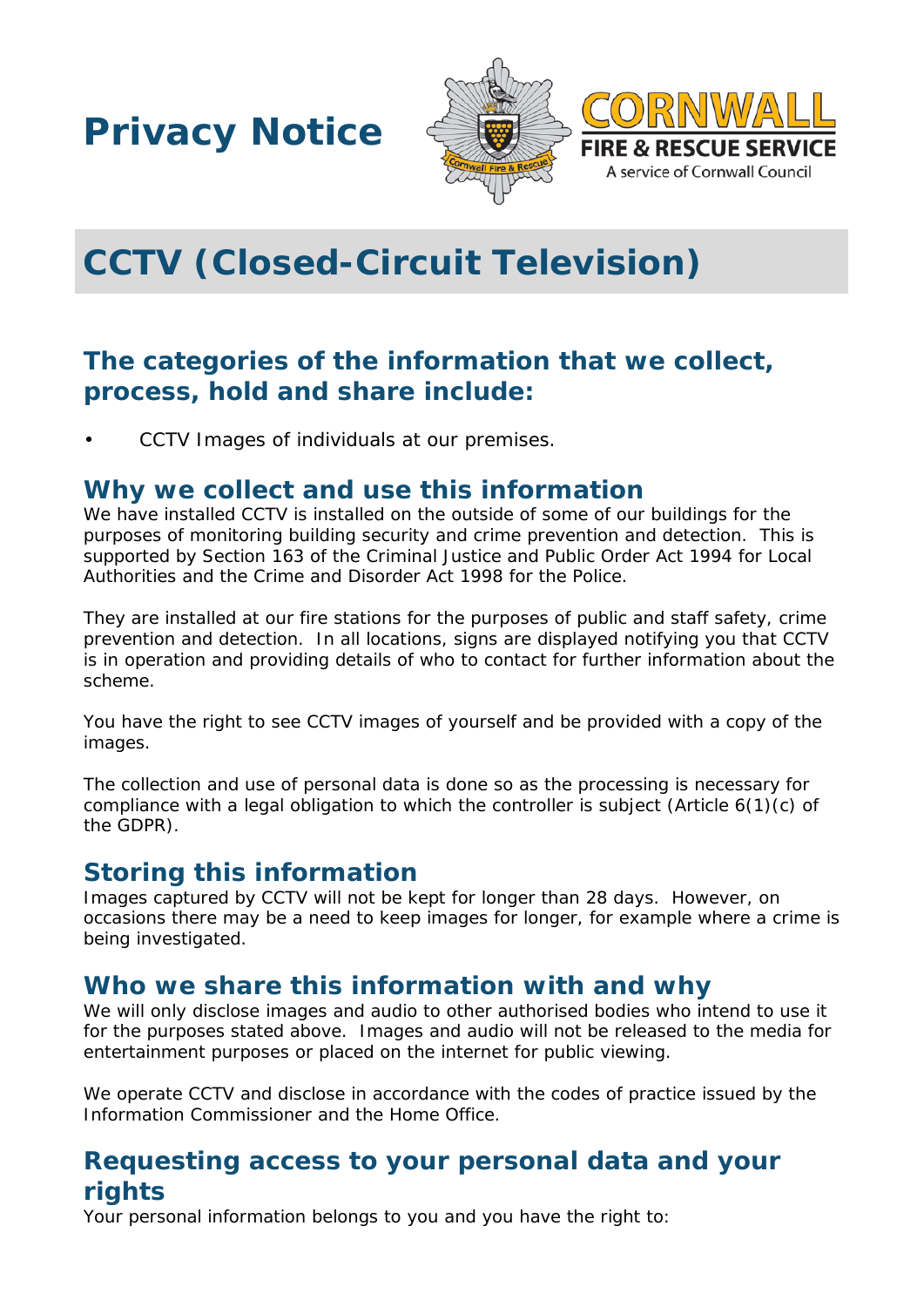- be informed of how we will process it
- request a copy of what we hold about you and in commonly used electronic format if you wish (if you provided this to us electronically for automated processing, we will return it in the same way)
- have it amended if it's incorrect or incomplete
- have it deleted (where we do not have a legal requirement to retain it)
- withdraw your consent if you no longer wish us to process it
- restrict how we process it
- object to us using it for marketing or research purposes
- object to us using it in relation to a legal task or in the exercise of an official authority
- request that a person reviews an automated decision where it has had an adverse effect on you

You are legally entitled to request access to any information about you that we hold, and a copy using the subject access request. Use the links below to find out more:

[Data Protection web page](http://www.cornwall.gov.uk/council-and-democracy/data-protection-and-freedom-of-information/data-protection)

[Rights of Access, Rectification and Erasure Request](https://www.cornwall.gov.uk/media/33315555/form-2018-rare-form-blank.pdf)

## **Contact details of the Data Protection Officer**

If you would like to discuss anything in this privacy notice, please contact:

Data Protection Officer

| Address:   | Data Protection Team,<br>Cornwall Council,<br>County Hall, Truro, TR1 3AY |
|------------|---------------------------------------------------------------------------|
| Telephone: | 01872 326424                                                              |
| Email:     | dataprotection@cornwall.gov.uk                                            |

#### **Further information**

If you have concerns about the use of your personal data, the Information Commissioners Office is an independent body set up to uphold information rights in the UK. They can be contacted through their website: [www.ico.org.uk](http://www.ico.org.uk/) or their helpline on 0303 123 1113, or in writing to:

Information Commissioner's Office Wycliffe House Water Lane Wilmslow Cheshire SK9 5AF

For more information about your rights: [https://ico.org.uk/for-organisations/guide-to-the-general-data-protection-regulation](https://ico.org.uk/for-organisations/guide-to-the-general-data-protection-regulation-gdpr/individual-rights/)[gdpr/individual-rights/](https://ico.org.uk/for-organisations/guide-to-the-general-data-protection-regulation-gdpr/individual-rights/)

To complain to the Information Commissioner's Office: <https://ico.org.uk/concerns/>